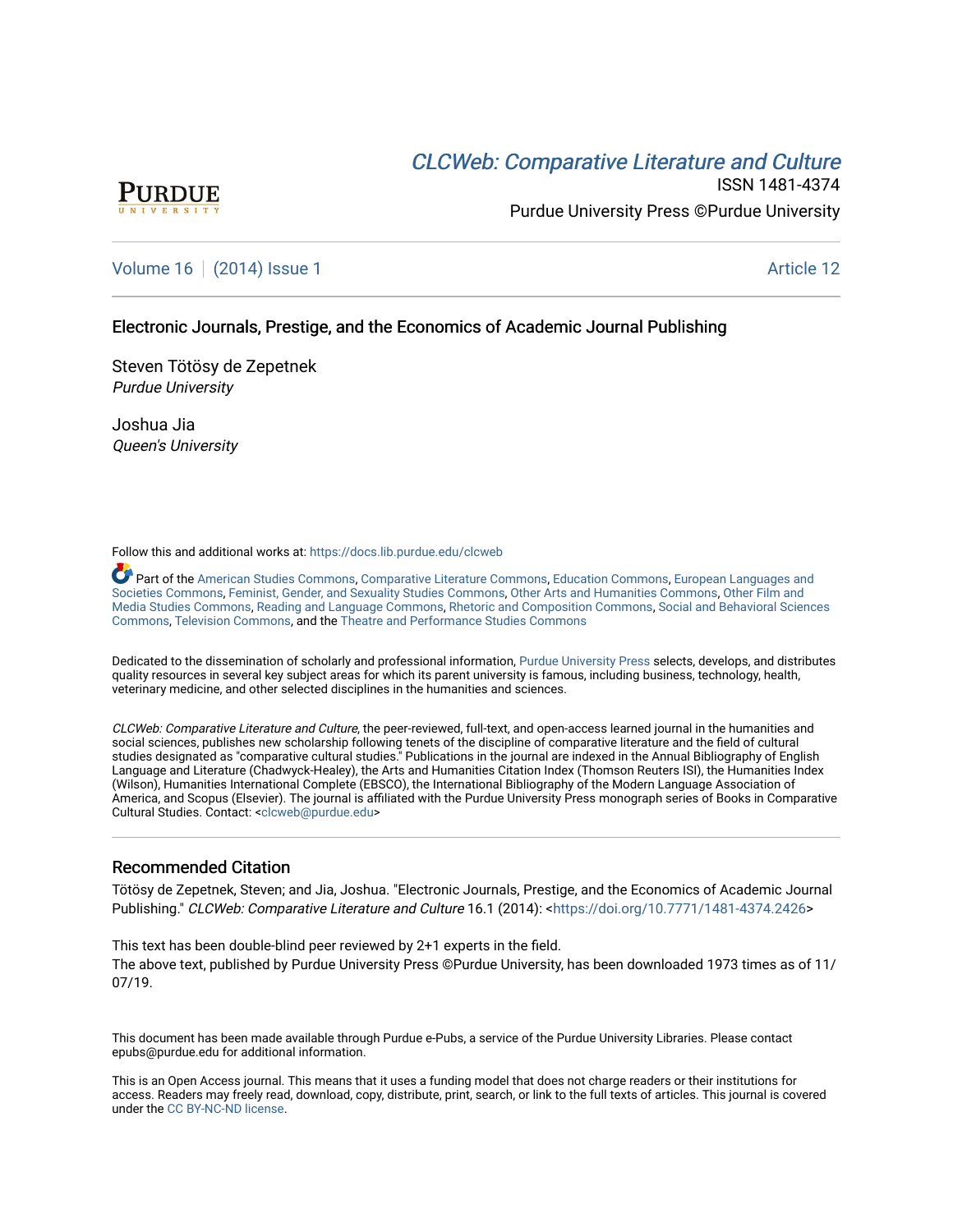### **PURDUE** UNIVERSITY PRESS [<http://www.thepress.purdue.edu>](http://www.thepress.purdue.edu/)

# *CLCWeb: Comparative Literature and Culture*

ISSN 1481-4374 [<http://docs.lib.purdue.edu/clcweb>](http://docs.lib.purdue.edu/clcweb) Purdue University Press **©**Purdue University

*CLCWeb: Comparative Literature and Culture*, the peer-reviewed, full-text, and open-access learned journal in the humanities and social sciences, publishes new scholarship following tenets of the discipline of comparative literature and the field of cultural studies designated as "comparative cultural studies." In addition to the publication of articles, the journal publishes review articles of scholarly books and publishes research material in its *Library Series.* Publications in the journal are indexed in the Annual Bibliography of English Language and Literature (Chadwyck-Healey), the Arts and Humanities Citation Index (Thomson Reuters ISI), the Humanities Index (Wilson), Humanities International Complete (EBSCO), the International Bibliography of the Modern Langua-ge Association of America, and Scopus (Elsevier). The journal is affiliated with the Purdue University Press monog-raph series of Books in Comparative Cultural Studies. Contact: [<clcweb@purdue.edu>](mailto:clcweb@purdue.edu)

# **Volume 16 Issue 1 (March 2014) Article 12 Steven Tötösy de Zepetnek and Joshua Jia, "Electronic Journals, Prestige, and the Economics of Academic Journal Publishing"**

<http://docs.lib.purdue.edu/clcweb/vol16/iss1/12>

Contents of *CLCWeb: Comparative Literature and Culture* **16.1 (2014)** [<http://docs.lib.purdue.edu/clcweb/vol16/iss1/>](http://docs.lib.purdue.edu/clcweb/vol16/iss1/)

**Abstract**: In their article "Electronic Journals, Prestige, and the Economics of Academic Journal Publishing" Steven Tötösy de Zepetnek and Joshua Jia discuss the current state of the academic journal publishing industry. The current state of the industry is an oligopoly based on a double appropriation model where academics produce work for at no cost only to have publishers earn significant profit margins by selling the work back to academics. Publishers are able to do this given the price inelasticity and weak bargaining power of its main consumer, university libraries. Publishers' ability to increase prices is also supported by what the authors term as the "prestige multiplier effect" and the "prestige crowd-out effect" which means the tendency for libraries to cut small publishers as large publishers raise prices because large publishers are more prestigious. To date, the usage of electronic journals has not changed this general model. Tötösy de Zepetnek and Jia argue that in order to progress towards a more equitable model of knowledge management allowing for the dissemination of knowledge globally and against the "colonialism of knowledge" a change in attitude and practices is required not only by publishers, but also by academics. Once perception changes and electronic journals obtain prestige, the publishing of scholarship electronically will replace or will be at least parallel to the prestige of print journals.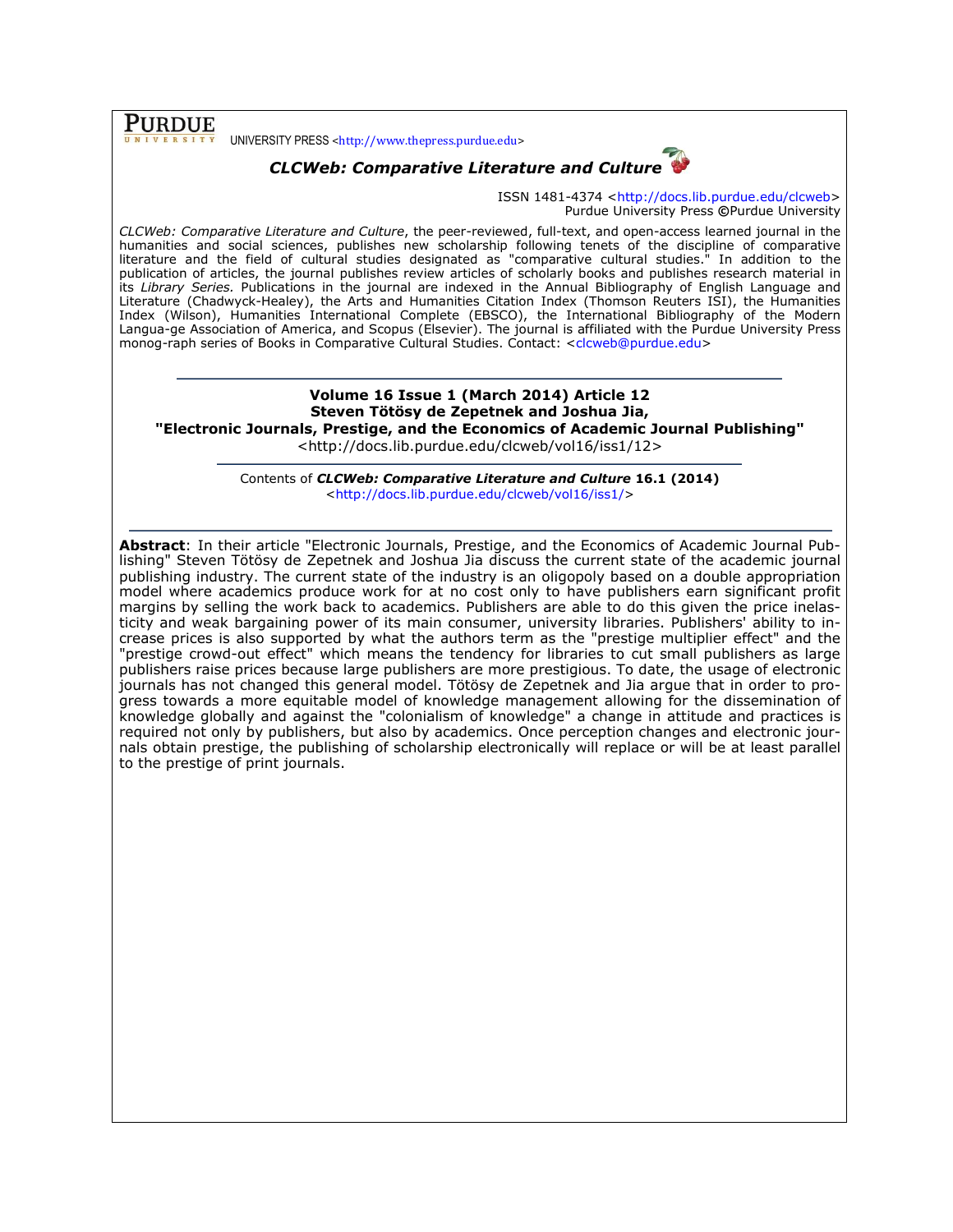# **Steven TÖTÖSY de ZEPETNEK and Joshua JIA**

### **Electronic Journals, Prestige, and the Economics of Academic Journal Publishing**

Before the technology bubble in 2001, many were predicting electronic journals to be a disruptive force in the industry structure of scholarly journal publishing. Although there is evidence that electronic journals have become more popular, we have yet to observe economic impact by electronic journals on the broader academic journal publishing industry: university libraries are faced with increases of 10% every year in subscription prices for academic journals while younger scholars and students demonstrate preference for data display platforms which have browsing and searching ca-pability (see, e.g., Rohe [<http://dx.doi.org/10.3998/3336451.0003.308>](http://dx.doi.org/10.3998/3336451.0003.308)). The academic journal publishing industry is characterized by inefficiency brought upon by a double-appropriation model, a structure of oligopoly, and price inelasticity. At the same time, the industry is unique in that the major inputs for publishers are provided for free by academics: scholars provide these inputs for free not completely out of goodwill, but in return for the "prestige" and "symbolic capital" of publishing in a well-regarded journal (on "prestige" in scholarship see Kirby

[<http://thedisorderofthings.com/2013/07/25/on-rejecting-journals/>](http://thedisorderofthings.com/2013/07/25/on-rejecting-journals/); on "symbolic capital" and publishing scholarship see Michalski

[<http://scholarworks.sjsu.edu/oa-un-conference/2013\\_Program/Sessions/27/>](http://scholarworks.sjsu.edu/oa-un-conference/2013_Program/Sessions/27/); see also Bourdieu). We believe that electronic journals failed to change the economics of the industry because they are not viewed in the same class as print journals in terms of quality and prestige. Especially in the humanities senior and tenured scholars tend to treat open-access publication as complements rather than substitutes to the publication of their work in print journals. This problem is exacerbated by what we term as the "prestige multiplier effect" which leads to other issues like the high price inelasticity of demand and the savings from subscription to electronic journals not being passed onto consumers. However, as prices continue rising and the demographics shift with more tech-savvy individuals, electronic journals will begin to be viewed as substitutes rather than complements (on a positive view with regard open-access publishing in the humanities, see Meadows

[<http://scholarlykitchen.sspnet.org/2014/01/02/a-brighter-future-for-the-arts-humanities-and-](http://scholarlykitchen.sspnet.org/2014/01/02/a-brighter-future-for-the-arts-humanities-and-social-sciences/)

[social-sciences/>](http://scholarlykitchen.sspnet.org/2014/01/02/a-brighter-future-for-the-arts-humanities-and-social-sciences/)). This is when we will begin to observe some positive economic effects. Although we believe the "oligopoly of prestige" model will never change, the economic equilibrium will be considerably more optimal for scholarship and society altogether. In this context, we agree with what Peter Suber posits: "There are two reasons why authors rarely have to choose between prestige and OA [Open Access]. First, there is already a growing number of high-prestige OA journals. They function not only as high-prestige OA outlets for new work, but as proofs of concept, showing that nothing intrinsic to OA prevents the growth of prestige. Second, authors can self-archive. They can publish in a prestigious TA journal and then deposit their postprint in an OA repository. About two-thirds of TA [Toll Access] publishers already give blanket permission for this and many of the others will give permission on request" ("Thoughts"  $\langle$ http://dx.doi.org/10.1163/095796510X546959>).

In the sciences "well-regarded" means almost solely if the journal is indexed by Thomson Reuters. Although in the U.S. and Canada this has not happened yet in the humanities and social sciences, in Europe and Asia credit for promotion, tenure, or research funding is possible in the sciences and the humanities and social sciences only if the article is published in a Thomson Reuters indexed journal (on this and the impact factor and the humanities, see, e.g., Hauptman; Leydesdorff, Hammarfelt, Akdag Salah; Tötösy de Zepetnek, "The 'Impact Factor'"; Wheeler). Further, most science journals require an "author fee" in the "author-pay" model in the amount of several hundred dollars and in some cases over one or even two thousand dollars for the publication of an article (there have been discussions to implement the author-pay model also with humanities journals). Then publishers or aggregates of journals charge fees in exorbitant amounts for access by libraries although in many cases also by individual subscribers when "scholarly journals, like university presses, traditionally have existed as nonprofit venues in which scholarship can be published for the preservation and circulation of ideas apart from market forces" (Stevens 10) and "Ongoing dominance of the library sector by a small number of major publishers. This was the business that was supposed to go away, but if anything the largest publishers are tightening their grip on library budgets. As long as libraries have budgets for materials, a small number of companies will gobble up most of that money" (Espos-ito [<http://scholarlykitchen.sspnet.org/2014/01/13/publishing-viewed-from-santas-crystal-ball/>](http://scholarlykitchen.sspnet.org/2014/01/13/publishing-viewed-from-santas-crystal-ball/)).

With a profit-oriented model publishers add value by packaging learned journals through editing, printing, distribution processes, and indexing. Thus, publishers provide prestige for scholars and this prestige is imperative for promotion and tenure in a community that operates on the "publish or perish" philosophy (see Cavaleri, Keren, Ramello, Valli). However, the industry structure has become more of an oligopoly with fewer publishers dominating the space such as Reed Elsevier, John Wiley & Sons, Springer Science and Business Media, Wolters Kluwer, Holtzbrinck, and Informa with a combined market share of 36% (see Beverungen, Böhm, Land). To illustrate their dominance, 43 of the top 100 economics journals as per RePEc's ranking come from the three major publishers (Cavaleri,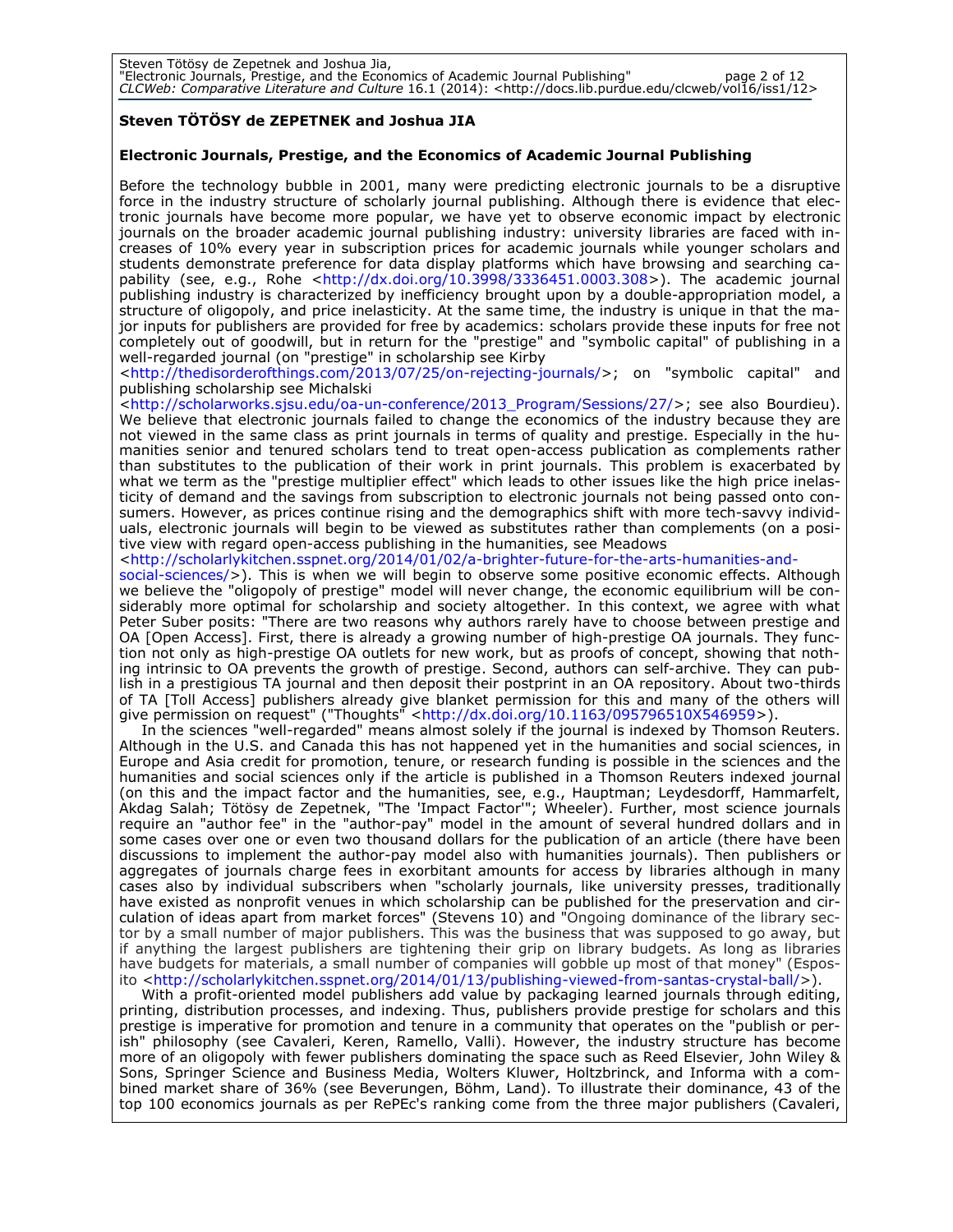Steven Tötösy de Zepetnek and Joshua Jia, "Electronic Journals, Prestige, and the Economics of Academic Journal Publishing" page 3 of 12 *CLCWeb: Comparative Literature and Culture* 16.1 (2014): <http://docs.lib.purdue.edu/clcweb/vol16/iss1/12>

Keren, Ramello, Valli 91). This oligopoly structure allows large publishers to enjoy high profit margins of 30-40% (Beverungen, Böhm, Land 3) and these profit margins are not anywhere close to being proportional to their economic value:

the operating profit margins for Elsevier in the Science and Medical segment are extraordinarily high. For example, in the year 2000, the operating profit margin for the Science and Medical segment was more than 8 times that of the margin for the larger industry. These high margins exist even as critics question the value provided by the journal publishers. In an investment analysis report of Reed Elsevier (referred to by its ticker symbol REL), a Deutsche Bank analyst argues that the value added to the publication process by the academic publishers is not<br>high enough to explain the margins that are earned: "In justifying the margins earned, the publishers, REL incl ed, point to the highly skilled nature of the staff they employ (to pre-vet submitted papers prior to the peer review process), the support they provide to the peer review panels, including modest stipends, the complex typesetting, printing and distribution activities, including Web publishing and hosting. REL employs around 7,000 people in its Science business as a whole. REL also argues that the high margins reflect economies of scale and the very high levels of efficiency with which they operate. We believe the publisher adds relatively little value to the publishing process. We are not attempting to dismiss what 7,000 people at REL do for a living. We are simply observing that if the process really were as complex, costly and value-added as the publishers protest that it is, 40% margins wouldn't be available. (Deutsche Bank AG. "Reed Elsevier: Moving the Supertanker," *Company*<br>*Focus: Global Equity Research Report* [January 11, 2005]: 36). (qtd. in McGuigan and Russell [<http://southernlibrarianship.icaap.org/content/v09n03/mcguigan\\_g01.html>](http://southernlibrarianship.icaap.org/content/v09n03/mcguigan_g01.html))

Based on the importance of prestige, in the Western hemisphere scholars do not receive payment for their articles and this prestige has many benefits including promotion, tenure, and gaining respect within their respective fields and the university is paying academics via their salaries to win prestige both for themselves and for the university (see Kling, Spector, McKim

[<http://dx.doi.org/10.3998/3336451.0008.101>](http://dx.doi.org/10.3998/3336451.0008.101)). In the latter case, prestige is important for the university to attract top students and top professors which reinforces the university's prestige in a positive feedback loop. In the case of the academic, prestige is a substitute for pecuniary payment and the university compensates the academic's publishing efforts through promotion, tenure, and awards. We should also mention the issue of peer review: as a rule  $-$  whether science or humanities and social sciences journals — peer review is done on a voluntary basis by scholars as part of the scholar's academic profile and tasks. Although there have been advocates against performing peer review for free for journals published by for-profit publishers (see, e.g., Bergstrom), the rule remains and scholars perform peer review for free (this is not the case in some places in Asia).

If we accept the premise that prestige is a substitute for money in the academic community and that it has a theoretical monetary value, then we can begin to understand why an oligopoly persists in the journal publishing industry. Publishers must be prestigious in order to incentivize and attract top scholars and prestige is a function of two factors: 1) exclusivity which is measured roughly by the difficulty of getting published and 2) the breadth of the circulation in which the number of citations serves as a proxy (see Varian [<http://dx.doi.org/10.3998/3336451.0004.105>](http://dx.doi.org/10.3998/3336451.0004.105); we should note here that with regard to open-access journals in the humanities, as well as with regard to subscription based electronic journals there is a time lag when it comes to citations [see, e.g., Boletta 71]). Large publishers have an advantage: they are able to attract top scholars from the onset and then as they build their brand with each top academic they publish, they become more exclusive. By featuring only top articles, journals become a "must-have" and they push their university libraries to sign up for the subscription no matter what the cost. Here, expanding the circulation of the journal is subsequent to establishing exclusivity, which highlights the fundamental tenet of prestige: be exclusive and everyone will want it.

It is important to note that prestige has a multiplier effect: in traditional business processes the raw materials and/or the supplier is paid in cash or credit and that value does not fluctuate except with regard to changes in currency exchange rates or bad debts. Unlike this model, scholars are "paid" in prestige and prestige is based on perception. Prestige, like many perceptions, exhibits a positive feedback loop in which a prestigious institution attracts prestigious scholars and this works to make the institution more prestigious. As a result, "payment" in prestige does not represent an outflow of resources for a publisher. In fact, assuming exclusivity is maintained, prestige only grows and multiplies since a prestigious article will contribute to the publisher's prestige and vice versa. This "prestige multiplier effect" is a self-confirming loop and the effect allows prestige to build faster for large publishers which have already built momentum. Armed with prestige, large publishers can charge higher prices and gain greater circulation than their smaller counterparts all the while maintaining similar if not lower costs given economies of scale. Large publishers can also raise the prices significantly every year given the demand inelasticity thus forcing libraries to cut smaller publications and increasing the large publishers' market power even more (see Landesman and Van Reenan [<http://dx.doi.org/10.3998/3336451.0006.203>](http://dx.doi.org/10.3998/3336451.0006.203)).

An oligopoly, similar to a monopoly, is not necessarily bad. In theory, they divide monopoly like profits amongst themselves and can benefit from economies of scale. Consumer surplus is often lower in an oligopoly than in a competitive market and there may be some deadweight loss, but government or institutional intervention is often not practical or effective in industries where natural oligopolies occur without collusion. A laissez-faire approach may remain optimal in these scenarios.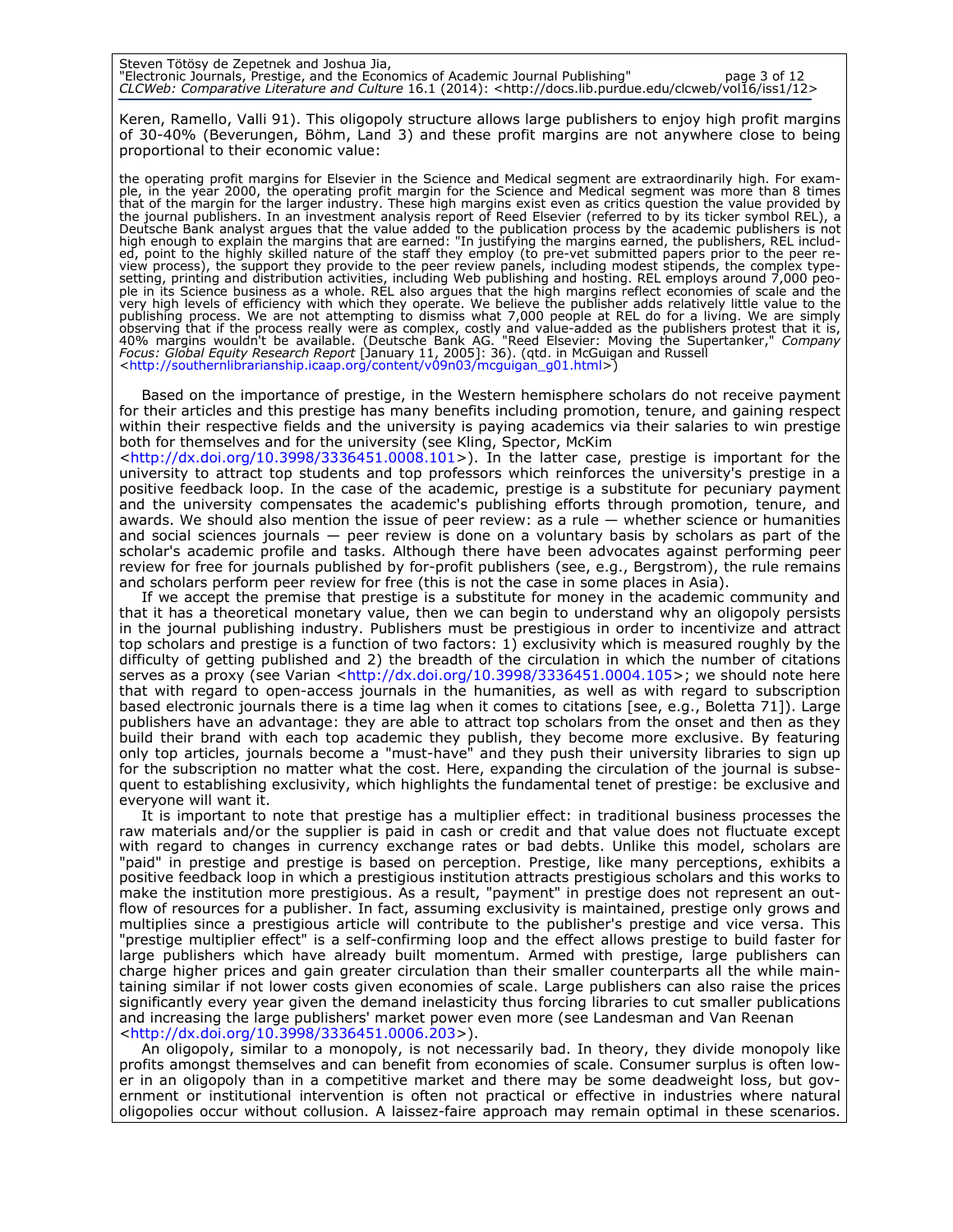### Steven Tötösy de Zepetnek and Joshua Jia, "Electronic Journals, Prestige, and the Economics of Academic Journal Publishing" page 4 of 12 *CLCWeb: Comparative Literature and Culture* 16.1 (2014): <http://docs.lib.purdue.edu/clcweb/vol16/iss1/12>

However, when the oligopoly practices price discrimination such as in the case of the scholarly journal publishing industry then much of the consumer surplus is extracted and the publishers earn profit materially above the oligopoly scenario with no price discrimination (see Cavaleri, Keren, Ramello, Valli). The deadweight loss to society is significant, especially if we consider the negative externalities of overpriced and over-restricted access to knowledge by industrially advanced countries. In many ways, this represents a form of "colonialism of knowledge" (our term pertaining to the humanities, but see, e.g., Cohn as well) as it restricts the dissemination of knowledge (with regard to the humanities see Tötösy de Zepetnek, "The New" 62; see also Tötösy de Zepetnek and Vasvári 18-20).

With regard to open-access journals, large publishers continue to opt against open access (see, e.g., Rochel de Camargo [<http://www.scielosp.org/pdf/rsp/v46n6/en\\_ao4154.pdf>](http://www.scielosp.org/pdf/rsp/v46n6/en_ao4154.pdf)) when "Universities are locked into buying the publishers' products. Academic papers are published in only one place, and they have to be read by researchers trying to keep up with their subject. Demand is inelastic and competition non-existent, because different journals can't publish the same material. In many cases the publishers oblige the libraries to buy a large package of journals, whether or not they want them all ... What we see here is pure rentier capitalism: monopolising a public resource then charging exorbitant fees to use it. Another term for it is economic parasitism" (Monbiot

[<http://www.theguardian.com/commentisfree/2011/aug/29/academic-publishers-murdoch-](http://www.theguardian.com/commentisfree/2011/aug/29/academic-publishers-murdoch-socialist)

[socialist>](http://www.theguardian.com/commentisfree/2011/aug/29/academic-publishers-murdoch-socialist)). Or, if not opting against open access entirely, author-pay fees make profit possible. We are not arguing for more government or institutional intervention as we believe that such would not be an effective way to combat publishing oligopolies. At the same time, the academic journal industry ought to be public service that already experiences support from public taxpayer money through the university system in the case of public universities and this is a factor that underlines the development of open-access publishing (see, e.g., Harley and Krzys; Odlyzko

[<http://dx.doi.org/10.3998/3336451.0004.106>](http://dx.doi.org/10.3998/3336451.0004.106); note that this is not the case with regard to private universities). Instead, what we are suggesting is that there is ample room for "electronic journals to improve the consumer surplus situation and reduce the capacity for consistent price increases and price discrimination. We can observe this price discrimination in the increasingly complex and varied pricing packages that publishers offer to different customers. For example, there are several publishers that use various multi-tariff pricing and bundling of titles in given disciplines" (Cavaleri, Keren, Ramello, Valli 92).

Most importantly, we contend that the greatest deadweight to society arises from the consistent price increases publishers enact. In recent decades, there have been increases of roughly 10% every year in subscription prices for academic journals, an amount well above inflation. Prior to the usage of electronic journals, this price inflation was even worse (see Rohe

[<http://dx.doi.org/10.3998/3336451.0003.308>](http://dx.doi.org/10.3998/3336451.0003.308)). Surveys found that institutional journal subscription prices in 1997 were 30 times more expensive than those in 1970, which implies an annual increase of 13% (Thompson 99). Why are the large publishers able to exploit this mechanism so heavily to their advantage? This phenomenon is a result of the inelastic demand of publishers' main consumer, university libraries and the inelasticity of university libraries arises from two factors: the weak bargaining power of buyers and the prestige multiplier effect. As a component of Michael E. Porter's 1979 notion of five forces of business strategy, the first factor is easy to understand. Although there has been a trend towards more consortia and aggregate purchases, the bargaining power of university libraries remains weak relative to that of large publishers given their size differences (Landesman and Van Reenan [<http://dx.doi.org/10.3998/3336451.0006.203>](http://dx.doi.org/10.3998/3336451.0006.203)). Large publishers are aware that university libraries and academics alike believe they cannot find a similar level of prestige — and therefore quality — anywhere else. This leads us to our next component which is less intuitive, but more fundamental: we argue that large publishers are able to amass more prestige through a positive feedback loop and this helps justify their ability to raise prices every year considerably because of the prestige factor. Given that library budgets are not increasing nearly at the rate of the publishers' price increases and are oftentimes stagnating, the libraries' only response is to cut smaller publi-cations (Landesman and Van Reenan [<http://dx.doi.org/10.3998/3336451.0006.203>](http://dx.doi.org/10.3998/3336451.0006.203)). These smaller publications are less prestigious or perhaps serve a smaller niche and their loss is viewed as regrettable, but acceptable by the academics affected. However, cutbacks of larger publications are often greeted by uproar, so libraries try to keep them in circulation even while prices are rising. As a result, large publishers gain even greater market power by raising prices and become even more prestigious relative to the competition. We term this effect as the "prestige crowd-out" effect. It is this effect which allows large publishers to repeat the same price increase year after year as they know they are safe from being cut when it is time for librarians to balance the budget.

Given the above, why have electronic journals not reduced the amount of price discrimination and price inflation resulting in the deadweight loss to society we observe today? What happened to the lofty predictions of electronic journals replacing print journals entirely and with society as a whole gaining easier and cheaper access to knowledge? Electronic journals have certainly made their presence felt: according to G.E. Hynes and R.H. Stretcher, the growth of electronic journals was estimated to be between 12% to 15% per year as of 2005 and this rate is projected to increase (73) as in-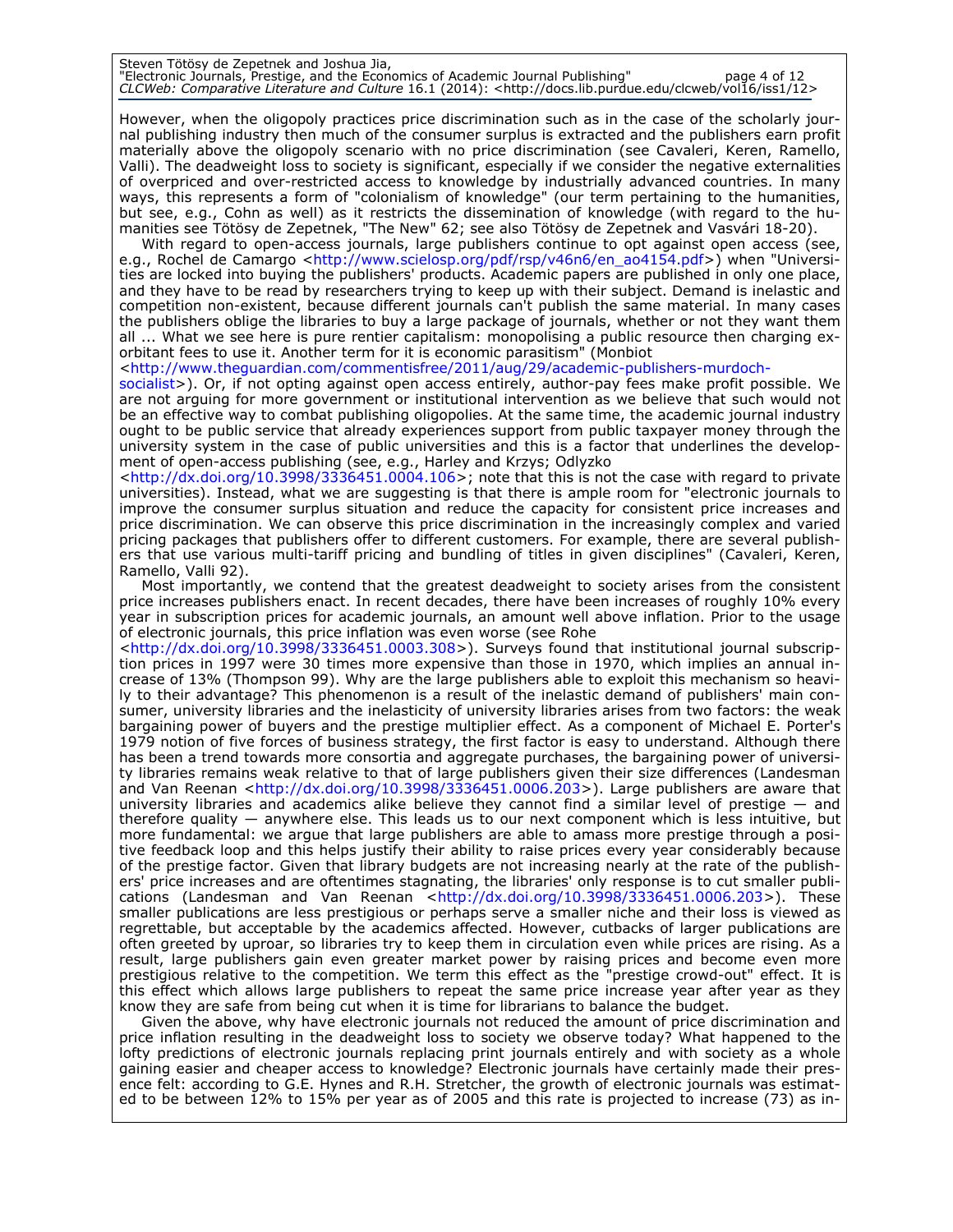### Steven Tötösy de Zepetnek and Joshua Jia, "Electronic Journals, Prestige, and the Economics of Academic Journal Publishing" page 5 of 12 *CLCWeb: Comparative Literature and Culture* 16.1 (2014): <http://docs.lib.purdue.edu/clcweb/vol16/iss1/12>

deed the case is. Many publishers today provide an array of pricing options of hybrid print and electronic subscriptions, print only subscriptions, electronic only subscriptions, and more. All this is done to satisfy both their more traditional and more tech-savvy customers, but it has not made journals noticeably cheaper in general since most savings realized from the cheaper production process are not passed on given the demand inelasticity of consumers. The only effect on pricing we have observed is that some journals have an electronic only, a print only, and a combined electronic and print option, and the electronic only option tends to be the cheapest option. However, the savings from this are still a far cry from what academics were predicting, and we believe the driving factor for more material price decreases going forward will lie in the proliferation of open-access journals.

Since the arrival of the world wide web in 1994, many open-access journals in all fields and disciplines have been started and some of these have become prominent in repositories of pre-prints, post-prints, and publisher pdf-s published in ArXiv in mathematics, PubMed Central in medicine, in the depository of the Directory of Open Access Journals, etc. It is comparatively easy to start an open-access journal, but many editors do not receive adequate support from their university and some of these journals must even be run out-of-pocket. As a result of this lack of support, the creation of open-access journals is usually done on the initiative of individual academics. However, publications in an open-access humanities journal are often viewed by both academics and university administration as not being as prestigious as in a print journal despite the fact that open-access journals provide significantly greater visibility and a wider spread of knowledge. With regard to openaccess science journals, "open access reveals that scholars in diverse disciplines are adopting openaccess practices at a surprisingly high rate and are being rewarded for it, as reflected in a traditional measure of research impact" (Antelman 380). This is relevant to our discussion above about the "prestige" factor of open-access publishing suggesting that said prestige factor is bound to change. Nevertheless, despite the move in the sciences towards open access, to date open-access journals are treated by the academic community not as a positive substitute for paid subscriptions, but as a complement to them or worse: "journals that originated online" are considered as "tedious and unoriginal" (Rauch 56). Although the Directory of Open Access Journals lists more than 2000 peerreviewed electronic journals, open-access journals have failed to put any noticeable downward pressure on subscription journal prices (see Wineburgh-Freed 22) despite the fact that there is a chorus of voices arguing for open-access publishing including the humanities (see, e.g., Beals [<http://dx.doi.org/10.1080/13555502.2013.865977>](http://dx.doi.org/10.1080/13555502.2013.865977); Egan

[<http://www.timeshighereducation.co.uk/comment/opinion/green-open-access-can-work-for-the](http://www.timeshighereducation.co.uk/comment/opinion/green-open-access-can-work-for-the-humanities/2004323.article)[humanities/2004323.article>](http://www.timeshighereducation.co.uk/comment/opinion/green-open-access-can-work-for-the-humanities/2004323.article); Suber, "A Field Guide"

[<http://www.sparc.arl.org/resources/articles/field-guide>](http://www.sparc.arl.org/resources/articles/field-guide), "Promoting") although there are of course counter-voices (see, e.g., Hoyle [<http://www.timeshighereducation.co.uk/comment/opinion/the](http://www.timeshighereducation.co.uk/comment/opinion/the-bottom-line-is-that-journals-cost-money/2004889.article)[bottom-line-is-that-journals-cost-money/2004889.article>](http://www.timeshighereducation.co.uk/comment/opinion/the-bottom-line-is-that-journals-cost-money/2004889.article); Osborne).

The notion of "free" and its positive aspects in business put forward by Chris Anderson in his 2009 *Free: How Today's Smartest Businesses Profit by Giving Something for Nothing* can be applied to the economics of open-access publishing of scholarship (see also Sutton

[<http://crln.acrl.org/content/72/11/642.full>](http://crln.acrl.org/content/72/11/642.full)). The key reason behind the failure of electronic journals to improve the economics of the academic publishing industry and the publishing of scholarship altogether is how they are perceived, i.e., prestige as discussed above. There is still a deeply rooted perception in the academic community that print journals are more prestigious than electronic journals. There is a prestige multiplier effect that makes it particularly hard for perceptions to change and these perceptions can lag considerably behind changes in technology. Some of these perceptions are self-fulfilling, as many academics strive to get their articles published in print journals which do not allow electronic pre-prints (see Singer [<http://dx.doi.org/10.3998/3336451.0006.205>](http://dx.doi.org/10.3998/3336451.0006.205)). However, some of these perceptions are materially inaccurate. For example, there is the perception that print journals are much more difficult to get published in than electronic journals, when in reality the gap in exclusivity is not as wide as many imagine it to be (see, e.g., Fitzpatrick 348; Willinsky). Many electronic journals are just as exclusive as or more exclusive than print journals and the belief that open-access journals do not have peer review is not the case: "It has never been true that OA [Open Access] is about bypassing peer review. The OA movement focuses on OA for peer-reviewed literature. The goal is to remove access barriers, not quality filters" (Suber, "A Field Guide"

[<http://www.sparc.arl.org/resources/articles/field-guide>](http://www.sparc.arl.org/resources/articles/field-guide)) and a 2007 study in the *Journal of Electronic Publishing* revealed that open-access journals in library and information science were just as complete and comparable in quality with non-open access journals in the field (see Mukherjee

[<http://dx.doi.org/10.3998/3336451.0010.208>](http://dx.doi.org/10.3998/3336451.0010.208)). There is also the curious belief that many "openaccess journals have author-pay fees despite the fact that "open access" is self-explanatory. It is the case, however, that author-pay fees are frequent among subscription based journals whether print or online (Wineburgh-Freed 19). The belief is with some justification, however, because of the unfortunate development that with the move towards publishing online, there is an explosion occurring with the creation of "open-access" online journals with dubious experts on their advisory boards and questionable processes with regard to peer review which require high fees. While the fees are not like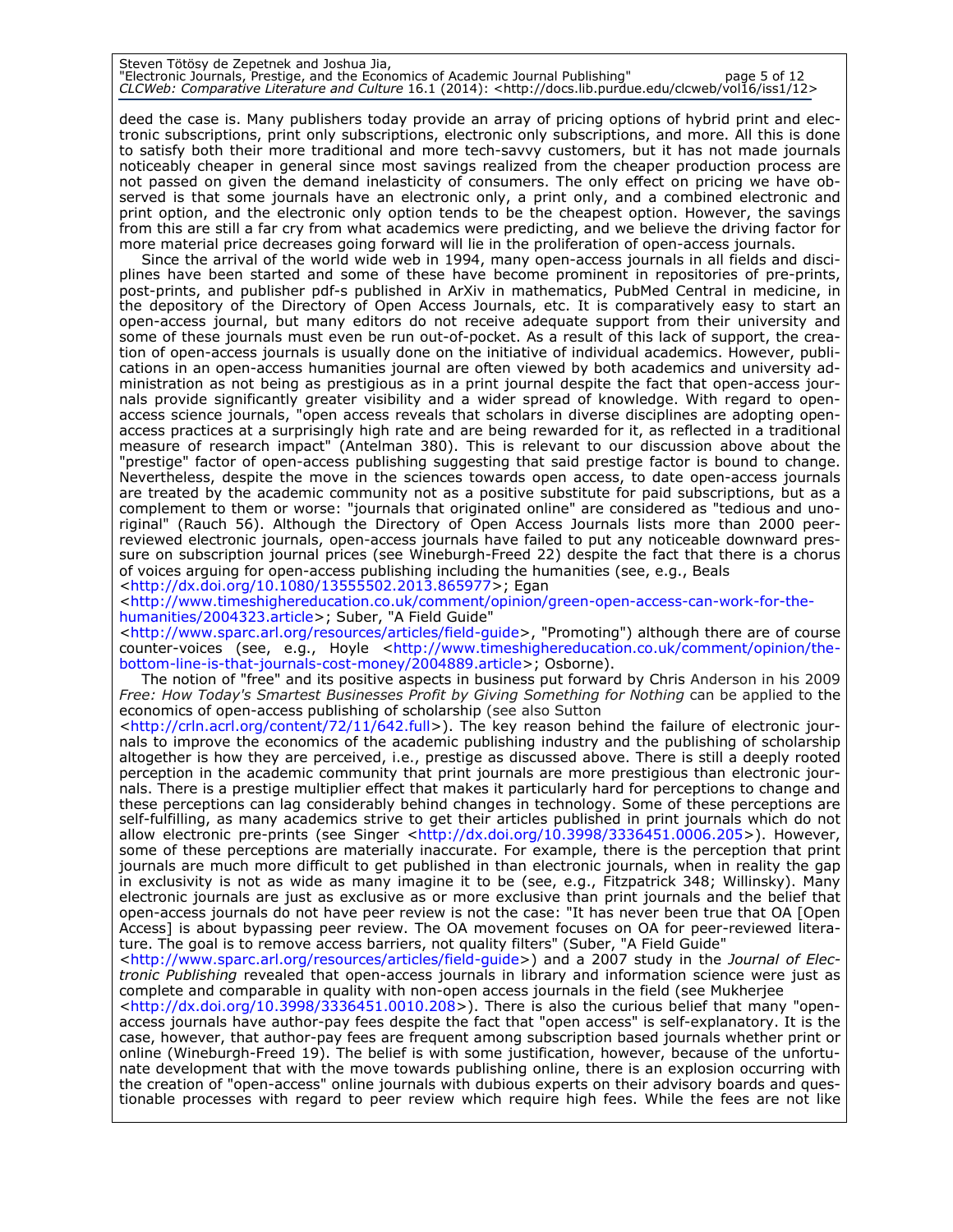#### Steven Tötösy de Zepetnek and Joshua Jia, "Electronic Journals, Prestige, and the Economics of Academic Journal Publishing" page 6 of 12 *CLCWeb: Comparative Literature and Culture* 16.1 (2014): <http://docs.lib.purdue.edu/clcweb/vol16/iss1/12>

author-pay fees with science journals, these predatory open-access journals "often collect fees from authors to pay for peer review, editing and website maintenance … the goal of predatory open-access publishers is to exploit this model by charging the fee without providing all the expected publishing services" (Butler 433; see also Beall [<http://scholarlyoa.com/2012/12/06/bealls-list-of-predatory](http://scholarlyoa.com/2012/12/06/bealls-list-of-predatory-publishers-2013)[publishers-2013>](http://scholarlyoa.com/2012/12/06/bealls-list-of-predatory-publishers-2013)).

How will the perception and adoption of electronic journals change going forward? It seems natural for electronic journals to gain popularity given the demographic shifts and technological know-how in user behavior. In Western societies Generation Y has never known a life without the internet and they show a marked preference for searching for data and research online as opposed to wading through volumes of print periodicals in libraries. Although there are problems with this, it makes sense regardless: when faced with the need for research, the path of least resistance is generally taken first whether that entails Google searches, meeting with colleagues, or visiting a trusted web-site (see Connaway and Wicht [<http://dx.doi.org/10.3998/3336451.0010.302>](http://dx.doi.org/10.3998/3336451.0010.302)). When we consider the convenience of electronic journals' speedier production cycles, as well as the user behavior of younger generations of students and faculty, it seems hard to imagine that the next generation of academics will have the same fixation on print journals (see Sanni, Ngah, Karim, Abdullah, Waheed 5). Here is what Jonathan Bate writes in his 2014 opinion piece in the *Times Literary Supplement*: "I recently asked a group of students in my College — from a mixture of disciplines across the humanities, social sciences and sciences — whether they had ever read a journal article in hard copy in a library, as opposed to online or as a download. Not a single one of them raised their hand" (15). We argue that it is obvious that when electronic journals move to become the platform of choice, openaccess journals in particular will play a role in the paradigm shift. As accessing resources online becomes standard, scholars will be compelled to check open-access sources first during their research since it represents the path of least resistance. Meanwhile, high quality open-access journals will become established with prestige as universities realize the importance of publishing their own openaccess journals in order to improve their own brand image and thus reduce the cost of the exorbitant subscription fees by large publishers because as subscriptions increase, libraries will continue to cut back. As a result of these various trends, open-access sources will garner wider circulation and become an important component in any academic's toolkit going forward.

What are the economic consequences of these future trends? Should we expect any serious economic changes given today electronic journals failed to change the basic economics of the industry? Price and producer cost are the first variables, since it was the potential cost savings from circumventing the normal production process that had many academics excited with the hope it would translate into price decreases. With regard to subscription based electronic journals, however, librarians have observed that electronic access often costs more than print access (see Rohe

[<http://dx.doi.org/10.3998/3336451.0003.308>](http://dx.doi.org/10.3998/3336451.0003.308)). This is because for journals with wider circulation, the savings are less than one might expect since printing and distribution represent a modest portion of the costs to begin with (see Getz [<http://dx.doi.org/10.3998/3336451.0003.115>](http://dx.doi.org/10.3998/3336451.0003.115)). Also, there are additional costs to electronic journals such as maintaining the server, purchasing and maintaining online infrastructure, running a troubleshooting team, and so on. There are also significant expenses to convert electronic submissions into a standardized, uniform format (see Varian

[<http://dx.doi.org/10.3998/3336451.0004.105>](http://dx.doi.org/10.3998/3336451.0004.105)). Most publishers estimate that expenses could be reduced by 30% by switching from a print platform to an electronic platform (see Odlyzko

[<http://dx.doi.org/10.3998/3336451.0004.106>](http://dx.doi.org/10.3998/3336451.0004.106)). Today we observe that any cost savings realized are often not passed down to consumers given the inelasticity of demand and the prestige crowd-out effect. At the same time, maintaining a server becomes cheaper with time and infrastructure becomes more efficient and standardized and thus the costs of running an electronic journal will go down and the cost savings will be more significant on the part of the publisher. These reduced cost savings going forward would reduce barriers to entry and the need for economies of scale, which would allow new entrants and smaller publishers to challenge the current oligopoly. With more competent and subsequently better respected smaller and medium-sized publishers, the prestige multiplier effect and the prestige crowd-out effect will not be as powerful. Therefore, all things held equal, any increased substitution towards subscription based electronic journals and away from print journals would have a downward effect on producer cost, barriers to entry, and to a certain extent price, although it will take time for these effects to be fully realized.

From a cost perspective, open-access journals can be run on a significantly lower budget than conventional print journals or subscription based electronic journals. This is especially true versus print journals where in many cases the high fixed costs of print publishing would be enough to make the project infeasible. In contrast, for an open-access journal US\$3,000 to \$10,000 per annum is enough to cover the editorial, design, and technical staff costs with a journal that publishes three to four times a year (see Lieb [<http://dx.doi.org/10.3998/3336451.0007.306>](http://dx.doi.org/10.3998/3336451.0007.306)). As a result, more open-access journals serving niche audiences can be started in situations which no private entity would step in given the prospects of low circulation and low profits. Also, academics who are frustrated with the double appropriation model and access to knowledge can easily start their own open-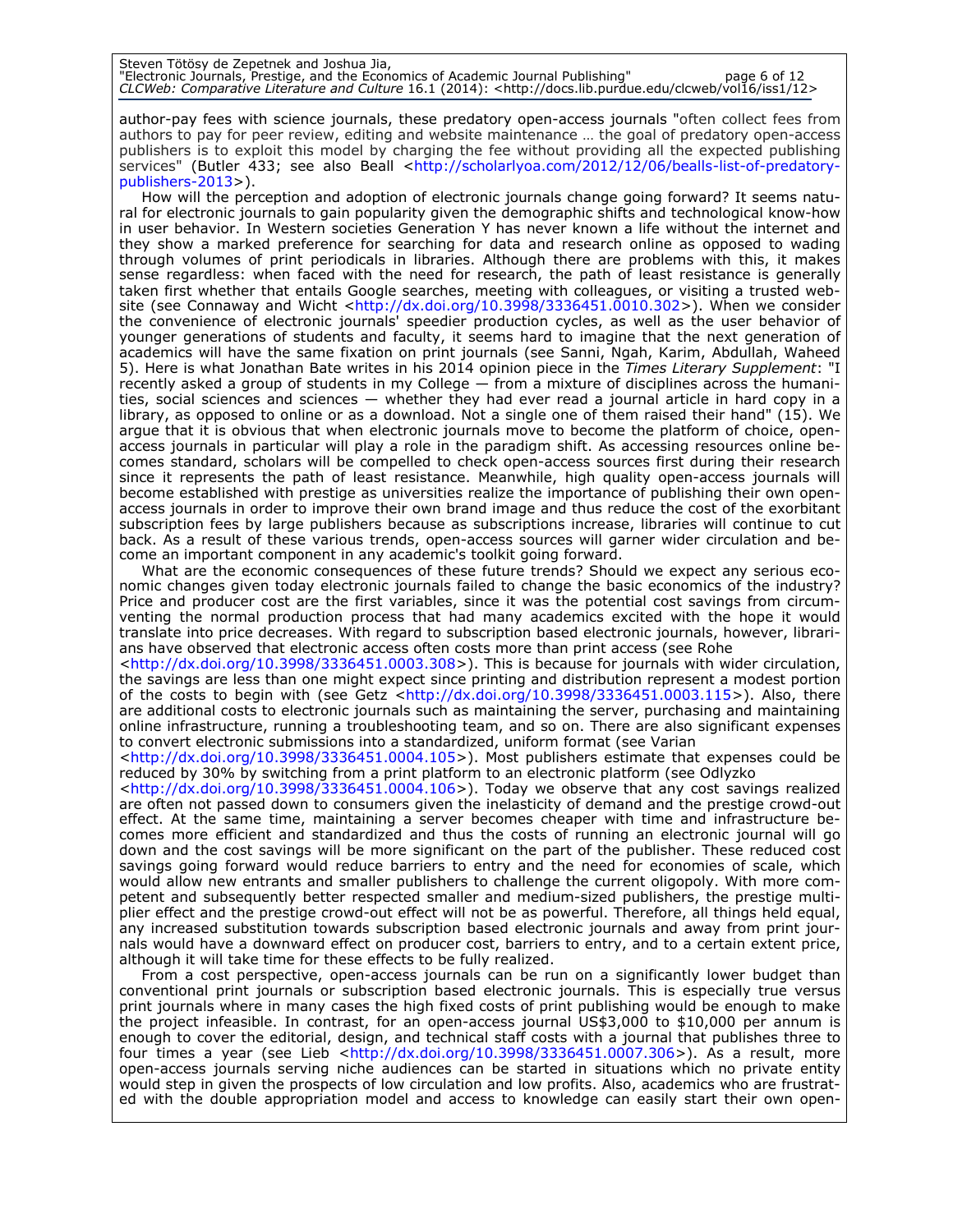### Steven Tötösy de Zepetnek and Joshua Jia, "Electronic Journals, Prestige, and the Economics of Academic Journal Publishing" page 7 of 12 *CLCWeb: Comparative Literature and Culture* 16.1 (2014): <http://docs.lib.purdue.edu/clcweb/vol16/iss1/12>

access journal to compete with the large publishers using just a relatively small grant from their university. As more top academics start peer-reviewed, high quality, and well-respected open-access journals and as library budgets begin to buckle from the onslaught of subscription price increases, perceptions will gradually change and open-access journals will begin to be viewed as a viable substitute rather than merely a complement to print journals. Once this status is achieved, any significant increase in the usage of open-access journals will begin to put downward pressure on the demand for print journals and subsequently price.

Nevertheless, the opinion that open-access journal publishing is not feasible persists: "At present, the available business assessments and recommendations are all framed within an acknowledgement that a major change in how the system of academic scholarship functions is necessary before openaccess journal publishing can be fully implemented. The reports also point to widespread anxieties about the implications of the global paradigm shifts underway and to uncertainties about the ways in which to engage such change" (Wodtke and Reimer 7). Contrary to this argumentation, with the replacement of print journals by electronic journals — whether subscription based or in open access the economics of publishing will change with regard to knowledge management towards global access. Here is an example in the humanities: the peer-reviewed humanities and social sciences Purdue University Press journal *CLCWeb: Comparative Literature and Culture*

[<http://docs.lib.purdue.edu/clcweb>](http://docs.lib.purdue.edu/clcweb) is published since its foundation in 1999 in open access and its use is by now widespread whereby the download count of the journal's material in 2012 was 275000 times, 334000 times in 2013, and its total download count since the journal's publication in pdf starting in 2007 has been over one million times (1999-2007 the journal was published in html; see "An-nual Reports" [<http://docs.lib.purdue.edu/clcweblibrary/clcwebannualreports>](http://docs.lib.purdue.edu/clcweblibrary/clcwebannualreports); "History of *CLCWeb*" [<http://docs.lib.purdue.edu/clcweblibrary/clcwebhistory>](http://docs.lib.purdue.edu/clcweblibrary/clcwebhistory)). While the editors of the journal or its editorial assistants do not receive monetary compensation — as is standard in the humanities in the U.S. — the production cost of the journal is an issue because of the costs of server space, technical assistance, marketing, the subscription cost of CrossRef DOI: Digital Object Identifier, etc. Brand recognition brought to Purdue University is significant and because the journal is one of few journals double-blind peer reviewed, published in open access, full text, and its material indexed by Thomson Reuters, the journal receives large numbers of article submissions globally from all ranks of scholars. With regard to the average cost of the publication of one article in *CLCWeb: Comparative Literature and Culture* (*nota bene*: the journal is published online only), the following is the case: 1) one article's average cost with regard to publishing software, server space, maintenance, cost of DOI, and general administration by the press: 1000.00; 2) equipment, technology, and communication costs by editors and editorial assistants: 300.00; 3) cost of an article's double-blind peer review (although peer review is voluntary and part of a scholars' academic profile, we calculate 50.00/hour with an average review work time of three hours each per two evaluations): 300.00; 4) average editing work (editor's and editorial assistant's average time spent on one article of 3 day's work): 1200.00; 5) editors' and editorial assistants' various administration work related to one article published: 500.00 and thus the average cost of one article's publication in *CLCWeb* is US\$ 3300.00. This amount is less of what science journals calculate as the cost of the publication of one online article, i.e., US\$ 5000.00 (see "How Much" [<http://blog.scielo.org/en/2013/09/18/how-much-does-it-cost-to-publish](http://blog.scielo.org/en/2013/09/18/how-much-does-it-cost-to-publish-in-open-access/#.U_IHQksSxQo)[in-open-access/#.U\\_IHQksSxQo>](http://blog.scielo.org/en/2013/09/18/how-much-does-it-cost-to-publish-in-open-access/#.U_IHQksSxQo)). With the average number of 80 articles published in *CLCWeb* per volume, the cost of the publication of the journal amounts to US\$ 264000 per calendar year whereby most of the work is carried by the editors, editorial assistants, and reviewers at no cost to the press.

The impact of electronic journals on quantity is perhaps the most immediate and easily observed economic effect. Here, we can define quantity in different ways: the number of journal subscriptions purchased, the quantity of total journals available, and the number of individual readings in total. Only the former is relevant in the economic function, but the other two definitions are important in analyzing some of the externalities of electronic journals. Electronic journals will increase the number of journal subscriptions purchased. On the supply side, they have a cheaper marginal cost than print journals by about 30% and this will translate to somewhat cheaper prices and subsequently greater quantity demanded. The quantity of total journals available will also increase both from subscription based electronic journals and open-access journals. Both have lower costs and lower barriers than print journals and this is especially true with open-access journals. Finally, electronic journals will have the greatest impact on the number of individual readings given that electronic journals cause both an increase in quantity of journals available and an increase in the ease of accessibility. With electronic journals, scholars can experience easier navigation, linking, search capabilities, and normally faster publication processes. In connection with this easier accessibility, scholars also read more papers while expanding into wider subject areas (see Tenopir and King

[<http://www.dlib.org/dlib/november08/tenopir/11tenopir.html>](http://www.dlib.org/dlib/november08/tenopir/11tenopir.html)). However, users of electronic journals are more likely to read an article for a shorter amount of time (see Niu, Hemminger, Lown, Adams, Brown, Level, McLure, Powers, Tennant, Cataldo 869).

What happens to the quality of scholarly journals? One of the biggest arguments against openaccess journals is that they lower the average quality of the scholarly journal universe. This percep-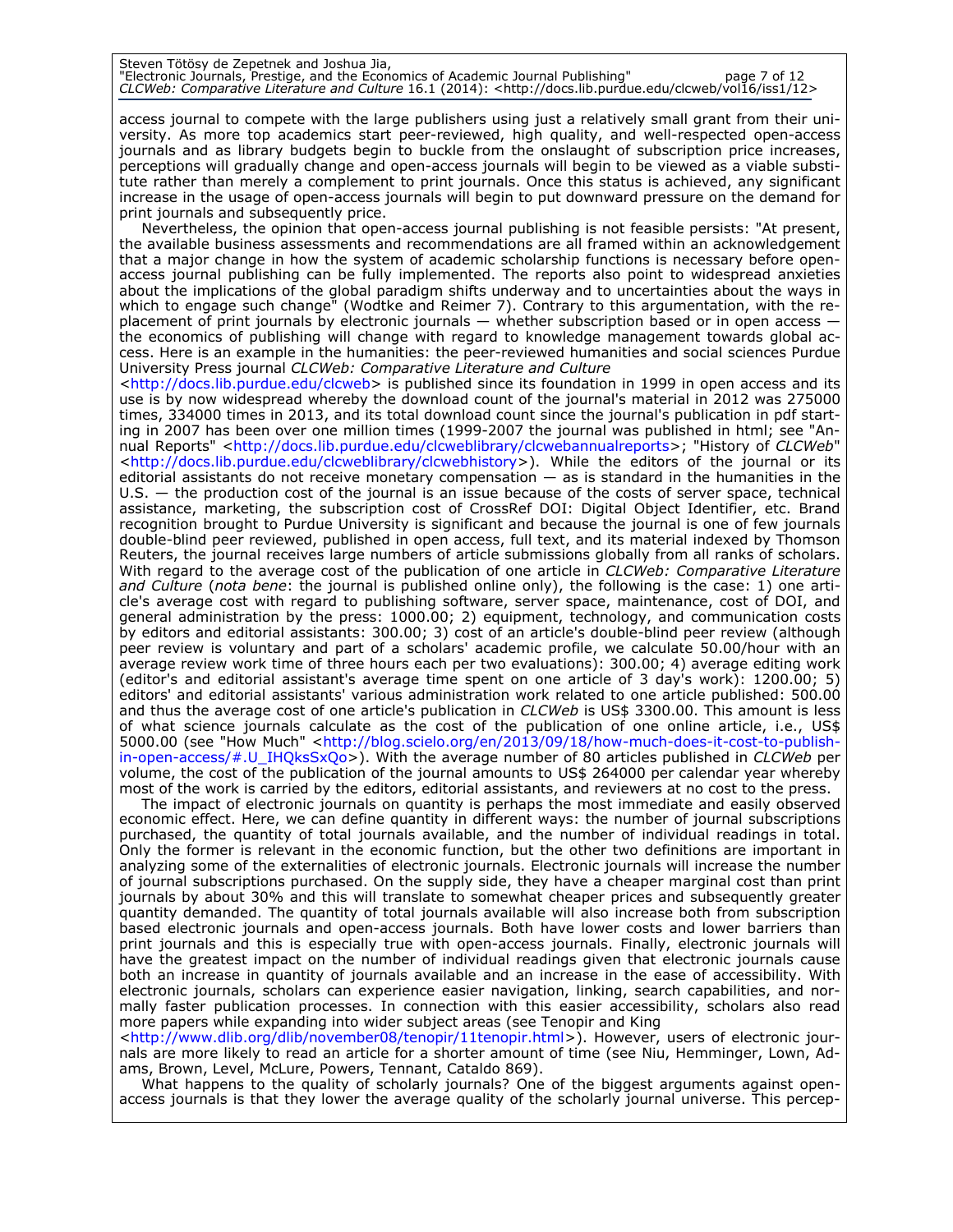### Steven Tötösy de Zepetnek and Joshua Jia, "Electronic Journals, Prestige, and the Economics of Academic Journal Publishing" page 8 of 12 *CLCWeb: Comparative Literature and Culture* 16.1 (2014): <http://docs.lib.purdue.edu/clcweb/vol16/iss1/12>

tion is exaggerated as there are a significant number of open-access journals with standards just as rigorous as any print journal. However, given that the electronic journal industry has significantly lower barriers to entry  $-$  especially with open-access journals  $-$  it is easier for scholars with a wider range of skillset and academic experience to start their own journal. As noted by Doh-Shin Jeon and Jean-Charles Rochet, "under open access, the journal does not internalize inframarginal readers' costs of reading, as long as they are willing to read the journal"

([<http://idei.fr/doc/by/jeon/pricing\\_journals.pdf>](http://idei.fr/doc/by/jeon/pricing_journals.pdf)). From a prestige perspective, it is more important for young academics today to gain wide readership and a large number of citations than to publish in a more exclusive print or subscription based electronic journal. Many university administrators do not understand journal rankings especially in the ever-narrowing fields of specialty that young academics must choose and the number of citations is a more impressive statistic, a statistic that tends to get higher with open-access publishing (see Varian

[<http://dx.doi.org/10.3998/3336451.0004.105>](http://dx.doi.org/10.3998/3336451.0004.105)). It should also be noted that in emerging markets the cost of paying subscription prices which were designed for industrially advanced countries are prohibitive and open access can often be a primary source of research for such universities and thus reducing the colonialism of knowledge is of paramount importance. It is also important to note that price is not correlated to quality in the academic journal publishing industry. For example, some of the three most well respected journals in mathematics are from a commercial publisher, a university, and by a professional society all of which have different costs. In economics, some are arguing that the open-access journal *Theoretical Economics* has already overtaken the print journal *Journal of Economic Theory* as the top journal in microeconomic theory. Meanwhile, some of the most prestigious journals in economics are published by the American Economic Association, a professional society and they are some of the cheapest journals in the field (see Odlyzko [<http://dx.doi.org/10.3998/3336451.0004.106>](http://dx.doi.org/10.3998/3336451.0004.106)).

Seeing that quantity goes up on all definitions with a wider spectrum of quality, producer cost goes down and price goes down albeit to a lesser extent, what happens to producer and consumer surplus? With electronic journals, we see that marginal costs and therefore prices fall as electronic journals and especially open-access journals are viewed more of a substitute rather than a complement to print journals. In addition, open-access journals provide value to consumers at zero marginal cost. Therefore, we interpret the proliferation of electronic journals as increasing consumer surplus. Meanwhile, producer surplus declines as a result of the free substitute provided by open-access journals. As barriers to entry go down, the oligopoly industry structure may be somewhat challenged, although we surmise that subscription based journals will retain a general oligopoly structure albeit notably flatter. This is because the prestige multiplier effect and the prestige crowd-out effect will still continue to work in the large publishers' favor, although these effects will be smaller given the increasing number of substitutes to large publishers. The ability of publishers to raise prices at the same speed while gaining more market share will be reduced in particular once open-access journals become more popular with regard to access to scholarship and are viewed as a viable substitute to paid subscriptions. When large publishers are not able to raise prices at the same rate and not able to crowd out the prestige of other journals, this will lead to opportunity for smaller publishers who can take advantage of the lower entry costs of electronic journals to win market share for themselves. The need to spend a large amount of taxpayer money on expensive subscriptions may also be reduced when there are so many free, quality alternatives and the overall size of the paid subscription journal market will experience slowing growth and eventually stagnate or even decline. However, demand will still remain for top journals and electronic journals simply provide a wider spectrum of quality for consumers. The reduction in producer surplus from having a wider spectrum of substitutes is not as great as the increase in consumer surplus from having cheaper prices, higher quantity of resources and more open-access journals at zero marginal cost to consumers, especially since many of these consumers would not have been able to buy the higher priced print publications anyway. Consequently, the proliferation of electronic journals and in particular open-access journals increases gross surplus.

It should be noted that we can only analyze the issue of surplus from a rhetorical perspective and not from the textbook method of measuring the top and bottom areas of intersection between supply and demand. Some complexity and ambiguity is added to the analysis of surplus given that authors supply articles and journals demand them and at the same time journals supply articles and readers demand them. In this manner, academic journals are a two-sided market. One important feature of two-sided models is that they can be optimal even in a profit maximizing situation to charge a specific group a free or even negative price (see White

[<http://dx.doi.org/10.1057/9780230226203.3885>](http://dx.doi.org/10.1057/9780230226203.3885)). In the case of electronic journals especially, it rarely makes sense to pay someone to view a journal, but it can sometimes make sense to give an esteemed academic free electronic access to a subscription journal in the hope that they cite it and improve its visibility if the academic had no intention of buying it otherwise. In fact, assuming a world of no cannibalization, zero or near-zero marginal costs, and perfect price discrimination, it could be profitable for an electronic journal to give out their journals for free or at a significantly lower price to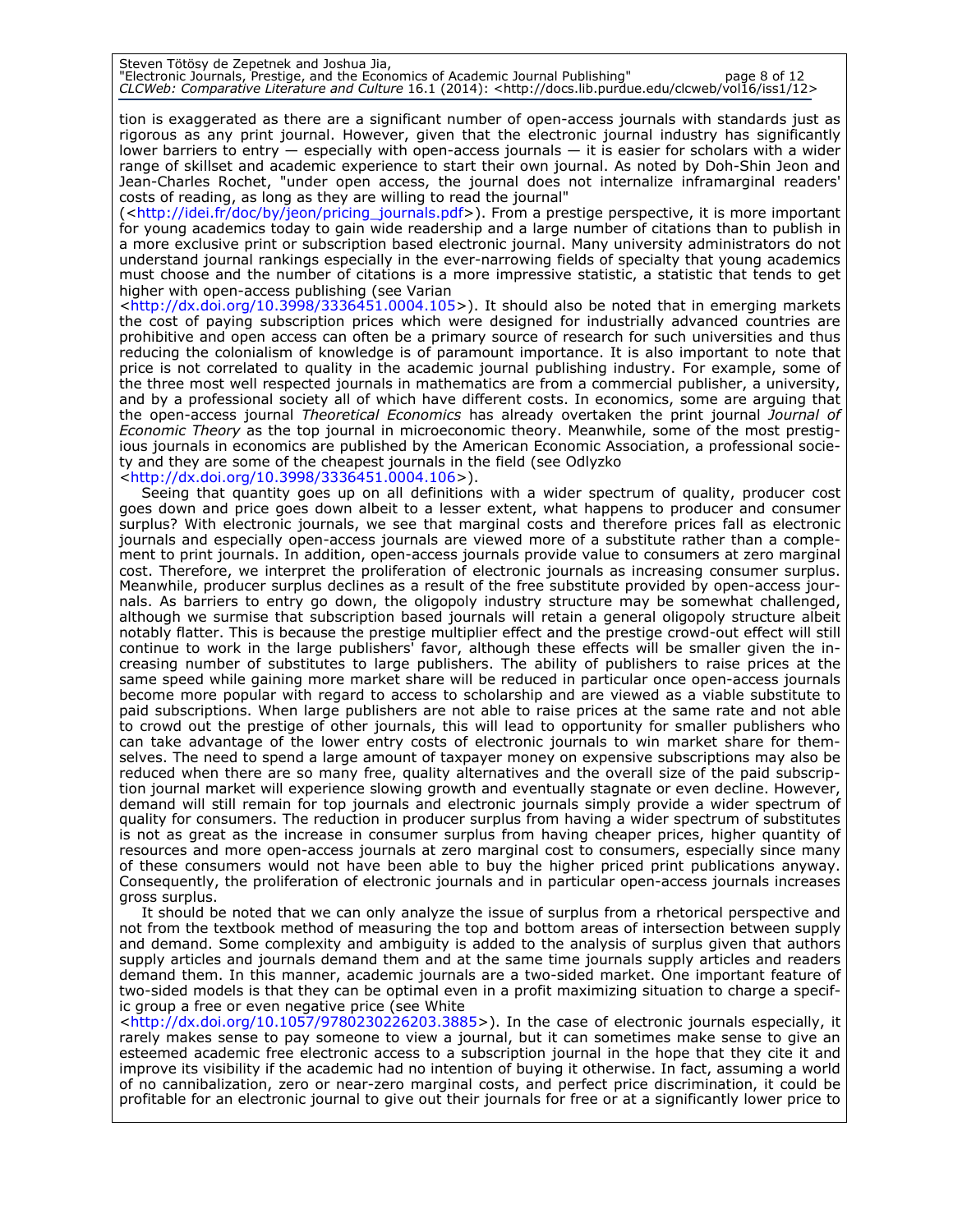### Steven Tötösy de Zepetnek and Joshua Jia, "Electronic Journals, Prestige, and the Economics of Academic Journal Publishing" page 9 of 12 *CLCWeb: Comparative Literature and Culture* 16.1 (2014): <http://docs.lib.purdue.edu/clcweb/vol16/iss1/12>

those who could not afford it. This would result in a greater number of citations and greater visibility leading to a network effect.

It is the network effect, the two-sided platform, and also the status of academic journals as a public good which make the analysis of externalities important to assessing the impact of electronic journals on social good: "Given that open access has demonstrated how a much wider and more equitable access to the journal literature can be achieved, the issue is no longer about a return to reasonable pricing for journal subscriptions. Rather, at issue is a greater understanding of the potential implications of this approach to the access question, as opening access stands to further the scientific and public quality of research and scholarship" (see Borgman; Willinsky). Broadly speaking, the externalities of subscription based and open-access electronic journals are positive: 1) they save trees (although the production costs of electricity and its use is a matter to consider), 2) the proliferation of knowledge has positive consequences for education, new product development, stimulating public policy debates, and developing new knowledge (see Getz

[<http://dx.doi.org/10.3998/3336451.0003.115>](http://dx.doi.org/10.3998/3336451.0003.115)), 3) as scholars are able to do more readings at the touch of their fingertips, they are able to produce better research, and 4) with open-access quality journals more scholars in developing countries are able to access knowledge. Downsides are that 1) even at cheaper prices, subscription costs by large publishers remain prohibitive and 2) the archiving and the potential loss of knowledge: file formats change, websites change or become inactive, infrastructure and platforms no longer function on newer operating systems, and a host of other technological issues can affect the archiving of electronic journals. However, we believe that this is still preferred to storing a physical copy of a journal, the present value of which is estimated to be between \$25.00 to \$40.00 (see Varian [<http://dx.doi.org/10.3998/3336451.0004.105>](http://dx.doi.org/10.3998/3336451.0004.105)), and 3) the time lag of prestige acquisition by electronic journals whether subscription based or in open access particularly in the humanities and social sciences. The net effect of these externalities is resoundingly positive especially with regards to open access. Jeon and Rochet note that "open access is socially optimal because the marginal cost of providing access to a reader is zero. If subsidizing reading were feasible, it would be even optimal to do so because each reader exerts positive externalities on the rest of society" ([<http://idei.fr/doc/by/jeon/pricing\\_journals.pdf>](http://idei.fr/doc/by/jeon/pricing_journals.pdf)). In combination with the lowering of prices and the increase in gross surplus, the overall effect of the externalities we observe result in open-access journals contributing to a socially optimal outcome.

In conclusion, the current state of the academic journal publishing industry is an oligopoly based on a double appropriation model where academics produce work at no cost to large publishers only to have publishers sell the work back to academics while earning high monetary profit. This oligopoly is able to extract much of the consumer surplus through 10% price increases every year, as well as price discrimination. Large publishers are able to do this given price inelasticity and weak bargaining power of its main consumers, university libraries. Publishers' ability to increase prices is also supported by the prestige multiplier effect and the prestige crowd-out effect which is the tendency for libraries to cut small publishers as the large publishers raise prices because large publishers are more prestigious and cutting them is a last resort. To date, the usage of electronic journals has not changed this general model and we submit that a change in attitude and practices is required not only by publishers, but also by academics themselves in general and in the humanities in particular towards a more equitable model of knowledge management and the dissemination of knowledge globally. However, this remains to date problematic because in 2013 "For journals, the shift from print to electronic collecting has been, from a budget allocation perspective, nearly completed. Library directors tend to be more comfortable than are faculty members with the print to electronic" (Long and Schonfeld [<http://www.sr.ithaka.org/research-publications/ithaka-sr-us-library-survey-](http://www.sr.ithaka.org/research-publications/ithaka-sr-us-library-survey-2013)[2013>](http://www.sr.ithaka.org/research-publications/ithaka-sr-us-library-survey-2013)). Perhaps the most important question is whether open-access publishing can be based in/on sustainable financial model. However, as Martin Paul Eve suggests, the lack of "current models [of financing] cannot afford the opportunity costs of being left behind as open access gains increasing traction" (76; see also Adema and Ferwerda). We believe open access has the potential to change the "poverty" of journal publishing because open-access journals represent a source of knowledge with no marginal cost to the reader and allow for more widespread access and dissemination of knowledge worldwide. Through the network effect, the increased usage and visibility of open-access journals will compound and the prestige multiplier effect will begin to work in favor of open-access journals which are run by recognized academics and have a rigorous peer-review process. There will be more highly recognized open-access journals, a trend we are already seeing in many fields. By providing academics a wider scope of knowledge they otherwise would not have, open-access journals will both grow and will reduce the colonialism of knowledge. Most importantly, once perception changes and open-access publishing obtains prestige and symbolic capital, this type of publishing scholarship will replace or it will be at least parallel to the prestige of print journals and subscription based electronic journals.

Note: The authors thank Alexander White (Tsinghua University) for comments on above article.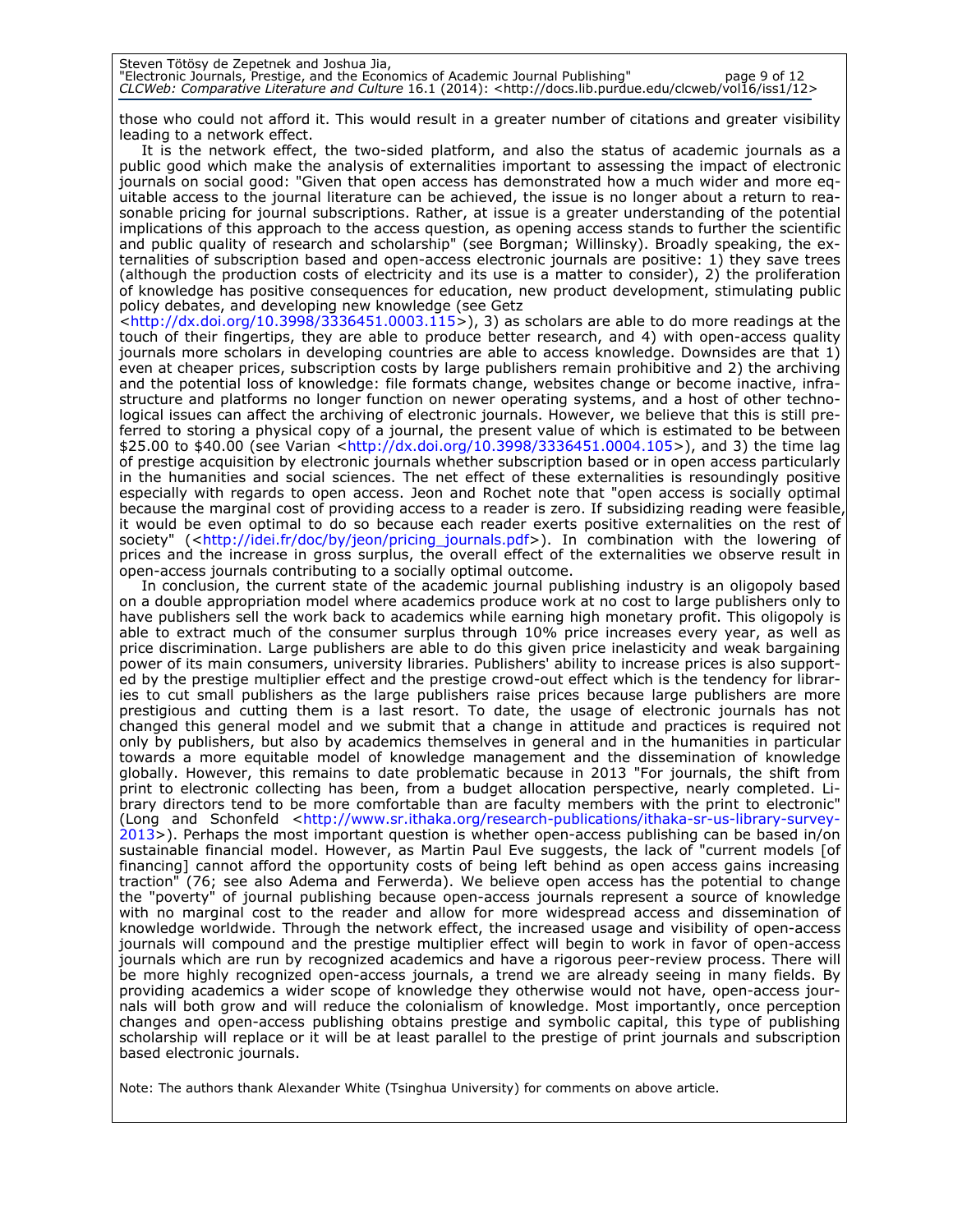|  |  | Steven Tötösy de Zepetnek and Joshua Jia, |  |
|--|--|-------------------------------------------|--|
|  |  |                                           |  |

|  | "Electronic Journals, Prestige, and the Economics of Academic Journal Publishing" | page 10 of 12                                                                                                                                           |
|--|-----------------------------------------------------------------------------------|---------------------------------------------------------------------------------------------------------------------------------------------------------|
|  |                                                                                   | <clcweb: (2014):="" 12="" 16.1="" <http:="" and="" clcweb="" comparative="" culture="" docs.lib.purdue.edu="" iss1="" literature="" vol16=""></clcweb:> |

### **Works Cited**

Adema, Janneke, and Eelco Ferwerda. "Publication Practices in Motion: The Benefits of Open Access Publishing for the Humanities." *New Publication Cultures in the Humanities: Exploring the Paradigm Shift*. Ed. Péter Dávidházi. Amsterdam: Amsterdam UP, 2014. 131-46. Anderson, Chris. *Free: How Today's Smartest Businesses Profit by Giving Something for Nothing*. New York: Hyperion, 2009. "Annual Reports *CLCWeb: Comparative Literature and Culture* 1999-." *CLCWeb: Comparative Literature and Culture* (*Library*): [<http://docs.lib.purdue.edu/clcweblibrary/clcwebannualreports>](http://docs.lib.purdue.edu/clcweblibrary/clcwebannualreports). Antelman, Kristin. "Do Open-Access Articles Have a Greater Research Impact?" *College & Research Libraries* 65.5 Antelman, Kristin. "I<br>(2004): 372-82. Bate, Jonathan. "Open and Closed." *Times Literary Supplement* (10 January 2014): 15. Beall, Jeffrey. "Beall's List of Predatory Publishers 2013." *scholarlyoa.com* (2013): [<http://scholarlyoa.com/2012/12/06/bealls-list-of-predatory-publishers-2013>](http://scholarlyoa.com/2012/12/06/bealls-list-of-predatory-publishers-2013). Beals, M.H. "Rapunzel and the Ivory Tower: How Open Access Will Save the Humanities (from Themselves)." *Journal of Victorian Culture* 18.4 (2013): [<http://dx.doi.org/10.1080/13555502.2013.865977>](http://dx.doi.org/10.1080/13555502.2013.865977). Bergstrom, Theodore C. "Free Labor for Costly Journals?" *Journal of Economic Perspectives* 15.3 (2001): 183-98.<br>Beverungen, Armin, Steffen Böhm, and Christopher Land. "The Poverty of Journal Publishing." *Organization* 19 (2012): 929-38. Boletta, Mariana. "Citation Patterns in the Humanities." *Revista de Politica Știinfei și Scientometrie* 2.2 (2004): 65-72. Borgman, Christine L. *Scholarship in the Digital Age: Information, Infrastructure, and the Internet*. Cambridge: MIT P, 2007. Bourdieu, Pierre. *Distinction: A Social Critique of the Judgment of Taste*. Trans. Richard Nice. Cambridge: Harvard UP, 1984. Butler, Declan. ""Investigating Journals: The Dark Side of Publishing. The Explosion in Open-access Publishing has Fuelled the Rise of Questionable Operators." *Nature* 495.7442 (2013): 433-35. Cavaleri, Piero, Michael Keren, Giovanni Ramello, and Vittorio Valli. "Publishing an E-Journal on a Shoe String: Is It a Sustainable Project?" *Economic Analysis & Policy* 39.1 (2009): 89-101. *CLCWeb: Comparative Literature and Culture*. West Lafayette: Purdue UP, 1999- CLCWeb: Comparative Literature and Culture. West Lafayette: Purdue UP, 1999-<br>http://docs.lib.purdue.edu/clcweb>. Cohn, Bernard S. *Colonialism and Its Forms of Knowledge*. Princeton: Princeton UP, 1996. Connaway, Lynn S., and Heather Wicht. "What Happened to the E-book Revolution?: The Gradual Integration of E-books into Academic Libraries." *Journal of Electronic Publishing* 10.3 (2007): [<http://dx.doi.org/10.3998/3336451.0010.302>](http://dx.doi.org/10.3998/3336451.0010.302). Deutsche Bank AG. "Reed Elsevier: Moving the Supertanker." *Company Focus: Global Equity Research Report* (11 January 2005): 36. Egan, Gabriel. "Green Open Access Can Work for the Humanities." *timeshighereducation.co.uk* (6 June 2013): [<http://www.timeshighereducation.co.uk/comment/opinion/green-open-access-can-work-for-the](http://www.timeshighereducation.co.uk/comment/opinion/green-open-access-can-work-for-the-humanities/2004323.article)[humanities/2004323.article>](http://www.timeshighereducation.co.uk/comment/opinion/green-open-access-can-work-for-the-humanities/2004323.article). Esposito, Joseph. "Publishing Viewed from Santa's Crystal Ball." *scholarlykitchen.sspnet.org* (2013): [<http://scholarlykitchen.sspnet.org/2014/01/13/publishing-viewed-from-santas-crystal-ball/>](http://scholarlykitchen.sspnet.org/2014/01/13/publishing-viewed-from-santas-crystal-ball/). Eve, Martin Paul. *Open Access and the Humanities: Contexts, Controversies and the Future*. Cambridge: Cambridge UP, 2014. Fitzpatrick, Kathleen. "Giving It Away: Sharing and the Future of Scholarly Communication." *Journal of Scholarly Publishing* 43.4 (2012): 347-62. Getz, Malcolm. "An Economic Perspective on E-Publishing in Academia." *Journal of Electronic Publishing* 3.1 (1997): [<http://dx.doi.org/10.3998/3336451.0003.115>](http://dx.doi.org/10.3998/3336451.0003.115). Harley, Diane, and Sophia Krzys, eds. *Peer Review in Academic Promotion and Publishing: Its Meaning, Locus, and Future*. Berkeley: The Future of Scholarly Communication Project U of California Berkeley, 2011. Hauptman, Robert. *Documentation: A History and Critique of Attribution, Commentary, Glosses, Marginalia, Notes, Bibliographies, Works-Cited Lists, and Citation Indexing and Analysis*. Jefferson: McFarland, 2008. "History of CLCWeb: Comparative Literature and Culture." CLCWeb: Comparative Literature and Culture (Li-<br>brary): [<http://docs.lib.purdue.edu/clcweblibrary/clcwebhistory>](http://docs.lib.purdue.edu/clcweblibrary/clcwebhistory). "How Much Does It Cost to Publish in Open Access?" *scielo.org* (18 September 2013): [<http://blog.scielo.org/en/2013/09/18/how-much-does-it-cost-to-publish-in-open-access/#.U\\_IHQksSxQo>](http://blog.scielo.org/en/2013/09/18/how-much-does-it-cost-to-publish-in-open-access/#.U_IHQksSxQo). Hoyle, Richard. "The Bottom Line is that Journals Cost Money." *timeshighereducation.co.uk* (20 June 2013): [<http://www.timeshighereducation.co.uk/comment/opinion/the-bottom-line-is-that-journals-cost](http://www.timeshighereducation.co.uk/comment/opinion/the-bottom-line-is-that-journals-cost-money/2004889.article)[money/2004889.article>](http://www.timeshighereducation.co.uk/comment/opinion/the-bottom-line-is-that-journals-cost-money/2004889.article). Hynes, G.E., and R.H. Stretcher. "Business Schools' Policies Regarding Publications in Electronic Journals." *Journal of Education for Business* 81.2 (2005): 73-77. Jeon, Doh-Shin, and Jean-Charles Rochet. "The Pricing of Academic Journals: A Two-Sided Market Perspective." Toulouse: Institut d'Economie Industrielle (2009): [<http://idei.fr/doc/by/jeon/pricing\\_journals.pdf>](http://idei.fr/doc/by/jeon/pricing_journals.pdf). Kirby, Paul. "On Rejecting Journals." *thedisorderofthings.com* (23 July 2013): [<http://thedisorderofthings.com/2013/07/25/on-rejecting-journals/>](http://thedisorderofthings.com/2013/07/25/on-rejecting-journals/). Kling, Rob, Lisa Spector, and Geoff McKim. "Locally Controlled Scholarly Publishing via the Internet: The Guild Model." *Journal of Electronic Publishing* 8.1 (2002): [<http://dx.doi.org/10.3998/3336451.0008.101>](http://dx.doi.org/10.3998/3336451.0008.101). Landesman, Margaret, and Johann Van Reenan. "Consortia vs. Reform: Creating Congruence." *Journal of Elec-tronic Publishing* 6.2 (2000): [<http://dx.doi.org/10.3998/3336451.0006.203>](http://dx.doi.org/10.3998/3336451.0006.203). Leydesdorff, Loet, Björn Hammarfelt, and Alkim Almila Akdag Salah. "The Structure of the *Arts & Humanities Citation Index*: A Mapping on the Basis of Aggregated Citations among 1,157 Journals." *Journal of the American Society for Information Science and Technology* 62.12 (2011): 2414-26. Lieb, Thom. "Q.A.: Looking Forward, Looking Back." *Journal of Electronic Publishing* 7.3 (2002): [<http://dx.doi.org/10.3998/3336451.0007.306>](http://dx.doi.org/10.3998/3336451.0007.306). Long, Matthew P., and Roger C. Schonfeld. *Ithaka S+R US Library Survey 2013*. *sr.ithaka.org* (2014): [<http://www.sr.ithaka.org/research-publications/ithaka-sr-us-library-survey-2013>](http://www.sr.ithaka.org/research-publications/ithaka-sr-us-library-survey-2013). McGuigan, Glenn S., and Robert D. Russell. "The Business of Academic Publishing: A Strategic Analysis of the<br>Academic Journal Publishing Industry and its Impact on the Future of Scholarly Publishing." *Electronic Journal of Academic and Special Librarianship* 9.3 (2008): [<http://southernlibrarianship.icaap.org/content/v09n03/mcguigan\\_g01.html>](http://southernlibrarianship.icaap.org/content/v09n03/mcguigan_g01.html).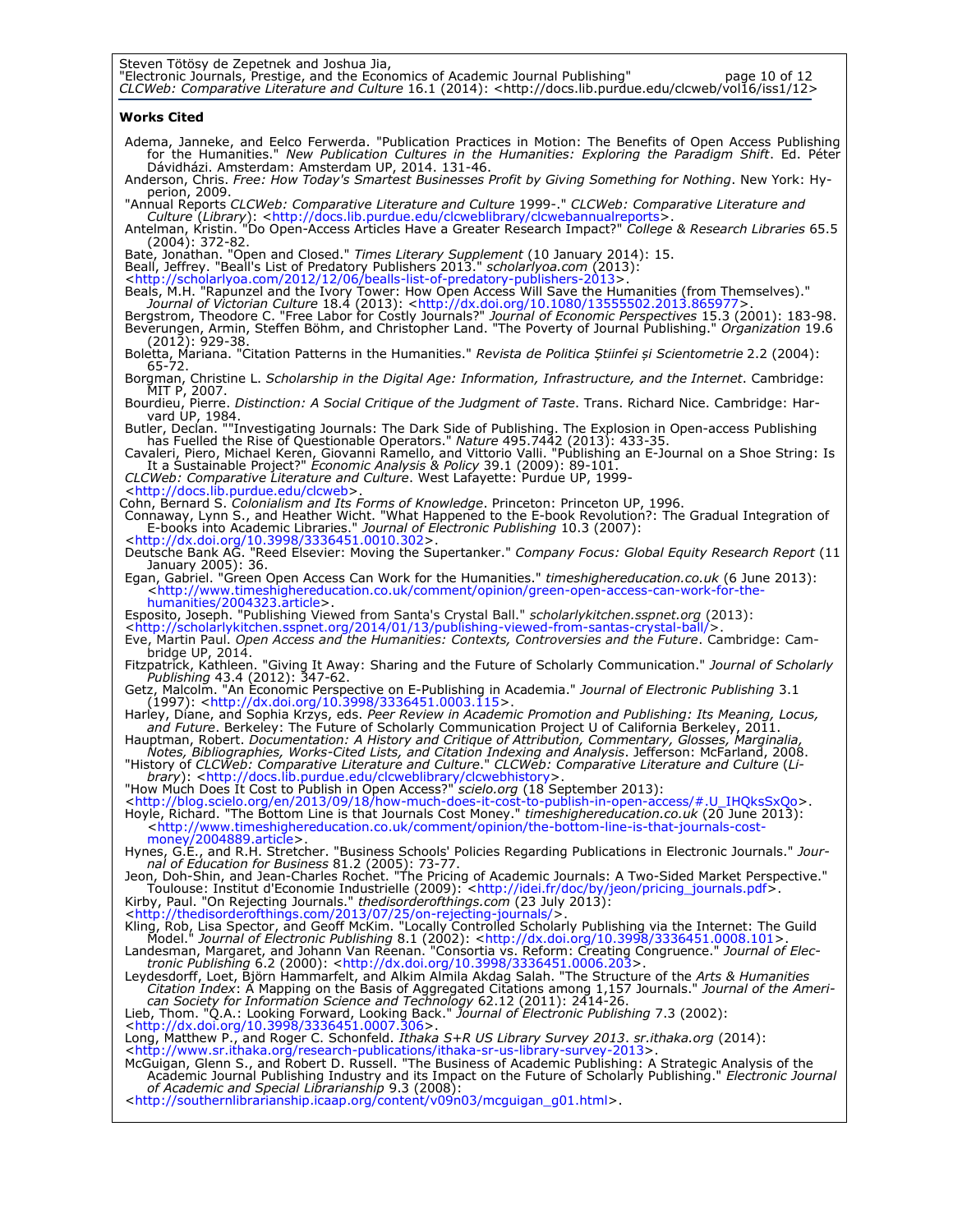Steven Tötösy de Zepetnek and Joshua Jia, "Electronic Journals, Prestige, and the Economics of Academic Journal Publishing" page 11 of 12 *CLCWeb: Comparative Literature and Culture* 16.1 (2014): <http://docs.lib.purdue.edu/clcweb/vol16/iss1/12> Meadows, Alice. "A Brighter Future for the Arts, Humanities and Social Sciences? *scholarlykitchen.sspnet.org*  (2014):[<http://scholarlykitchen.sspnet.org/2014/01/02/a-brighter-future-for-the-arts-humanities-and-social](http://scholarlykitchen.sspnet.org/2014/01/02/a-brighter-future-for-the-arts-humanities-and-social-sciences/)[sciences/>](http://scholarlykitchen.sspnet.org/2014/01/02/a-brighter-future-for-the-arts-humanities-and-social-sciences/). Michalski, David. "Culture Clash: Symbolic Capital and the Limits to Open Access Journal Growth in the Humanities and Social Sciences." *scholarworks.sjsu.edu* (2013): [<http://scholarworks.sjsu.edu/oa-un-conference/2013\\_Program/Sessions/27/>](http://scholarworks.sjsu.edu/oa-un-conference/2013_Program/Sessions/27/). Miller, Toby. *Blow Up the Humanities*. Philadelphia: Temple UP, 2012. Monbiot, George. "Academic Publishers Make Murdoch Look Like a Socialist." *theguardian.com* (29 August 2011): [<http://www.theguardian.com/commentisfree/2011/aug/29/academic-publishers-murdoch-socialist>](http://www.theguardian.com/commentisfree/2011/aug/29/academic-publishers-murdoch-socialist). Mukherjee, Bhaskar. "Evaluating E-Contents beyond Impact Factor: A Pilot Study Selected Open Access Journals in Library and Information Science." *Journal of Electronic Publishing* 10.2 (2007): [<http://dx.doi.org/10.3998/3336451.0010.208>](http://dx.doi.org/10.3998/3336451.0010.208). Niu, Xi, Bradley M. Hemminger, Cory Lown, Stephanie Adams, Cecelia Brown, Allison Level, Merinda McLure, Audrey Powers, Michele R. Tennant, and Tara Cataldo. "National Study of Information Seeking Behavior of<br>Academic Researchers in the United States." Jo*urnal of the American Society for Information Science and Technology* 61.5 (2010): 869-90. Odlyzko, Andrew. "The Economics of Electronic Journals." *Journal of Electronic Publishing* 4.1 (1998): [<http://dx.doi.org/10.3998/3336451.0004.106>](http://dx.doi.org/10.3998/3336451.0004.106). Osborne, Robin. "Why Open Access Makes No Sense." *Debating Open Access*. Ed. British Academy for the Humanities and Social Sciences. London: British Academy for the Humanities and Social Sciences, 2013. 96- 105. Porter, Michael E. "The Five Competitive Forces That Shape Strategy." 1979. *Harvard Business Review* (January 2008): 1-17. Rauch, Alan. "The Scholarly Journal: Hindsight toward a Digital Future." *Journal of Scholarly Publishing* 42.1 (2010): 56-67. Rochel de Camargo, Kenneth Jr. "The Publishing Industry against Open Access Journals." *Revista de Saúde Públi-ca* 46.6 (2012): [<http://www.scielosp.org/pdf/rsp/v46n6/en\\_ao4154.pdf>](http://www.scielosp.org/pdf/rsp/v46n6/en_ao4154.pdf). Rohe, Terry A. "How Does Electronic Publishing Affect the Scholarly Communication Process?" *Journal of Electronic Publishing* 3.3 (1998): [<http://dx.doi.org/10.3998/3336451.0003.308>](http://dx.doi.org/10.3998/3336451.0003.308). Sanni, Shamsudeen, Zainab Ngah, Noor Karim, Noorhidawati Abdullah, and Mehwish Waheed. "Using the Diffusion of Innovation Concept to Explain the Factors that Contribute to the Adoption Rate of E-journal Publishing." *Serials Review* 39.4 (2013): 250-57. Singer, Peter. "When Shall We Be Free?" *Journal of Electronic Publishing* 6.2 (2000): [<http://dx.doi.org/10.3998/3336451.0006.205>](http://dx.doi.org/10.3998/3336451.0006.205). Stevens, Laura. "Preface: 'Getting What You Pay For?' Open Access and the Future of Humanities Publishing." *Tulsa Studies in Women's Literature* 32.1 (2013): 7-21. Suber, Peter. "A Field Guide to Misunderstandings about Open Access." *sparc.arl.org* 132 (2009): [<http://www.sparc.arl.org/resources/articles/field-guide>](http://www.sparc.arl.org/resources/articles/field-guide). Suber, Peter. "Promoting Open Access in the Humanities." *Syllecta Classica* 16 (2005): 231-46. Suber, Peter. "Thoughts on Prestige, Quality, and Open Access." *Logos* 21.1-2 (2010): [<http://dx.doi.org/10.1163/095796510X546959>](http://dx.doi.org/10.1163/095796510X546959). Sutton, Caroline. "Is Free Inevitable in Scholarly Communication? The Economics of Open Access." *crln.acrl.org*  (December 2011): [<http://crln.acrl.org/content/72/11/642.full>](http://crln.acrl.org/content/72/11/642.full). Tenopir, Carol, and Donald W. King. "Electronic Journals and Changes in Scholarly Article Seeking and Reading Patterns." *D-Lib Magazine* 14.11-12 (2008): [<http://www.dlib.org/dlib/november08/tenopir/11tenopir.html>](http://www.dlib.org/dlib/november08/tenopir/11tenopir.html). Long, Thomas. "Journal Metrics: From Predatory Impact Services to Invalid Use of Valid Measures." *celj.org*  $(2014):$  [<http://www.celj.org/blog/882>](http://www.celj.org/blog/882). Thompson, J.B. *Books in the Digital Age: The Transformation of Academic and Higher Education Publishing in Britain and the United States*. Cambridge: Polity P, 2005. Tötösy de Zepetnek, Steven. "The 'Impact Factor' and Selected Issues of Content and Technology in Humanities Scholarship Published Online." *Journal of Scholarly Publishing* 42.1 (2010): 70-78. Tötösy de Zepetnek, Steven. "The New Humanities: The Intercultural, the Comparative, and the Interdisciplinary." *Globalization and the Futures of Comparative Literature*. Ed. Jan M. Żiolkowski and Alfred J. López.<br>Thematic Section *The Global South* 1.2 (2007): 45-68. Tötösy de Zepetnek, Steven, and Louise O. Vasvári. "About the Contextual Study of Literature and Culture, Globalization, and Digital Humanities." *Companion to Comparative Literature, World Literatures, and Comparative*<br>*Cultural Studies.* Ed. Steven Tötösy de Zepetnek and Tutun Mukherjee. New Delhi: Cambridge UP India, 2013. 3-35. Varian, Hal R. "The Future of Electronic Journals: Some Speculations about the Evolution of Academic Electronic<br>Publishing." Journal of Electronic Publishing 4.1 (1998): [<http://dx.doi.org/10.3998/3336451.0004.105>](http://dx.doi.org/10.3998/3336451.0004.105). Wheeler, Bonnie, ed. *Journal "Ranking" Issues and the State of the Journal in the Humanities: A 2009 CELJ* Roundtable. Thematic Cluster Journal of Scholarly Publishing 42.3 (2011): 1-44.<br>Wineburgh-Freed, Maggie. "Scholarly E-Journal Pricing Models and Open Access Publishing." Journal of Electronic *Resources in Medical Libraries* 4.1 (2007): 15-24. White, Alexander. "online platforms, economics of." The New Palgrave Dictionary of Economics Online. Ed. Ste-<br>ven N. Durlauf and Lawrence E. Blume. London: Palgrave Macmillan, 2014. [<http://dx.doi.org/10.1057/9780230226203.3885>](http://dx.doi.org/10.1057/9780230226203.3885). Willinsky, John. *The Access Principle: The Case for Open Access to Research and Scholarship*. Cambridge: MIT P, 2006. Wodtke, Larissa, and Mavis Reimer. "Making Change: The Cost of 'Free'." *Jeunesse: Young People, Texts, Cultures* 4.2 (2012): 1-14.